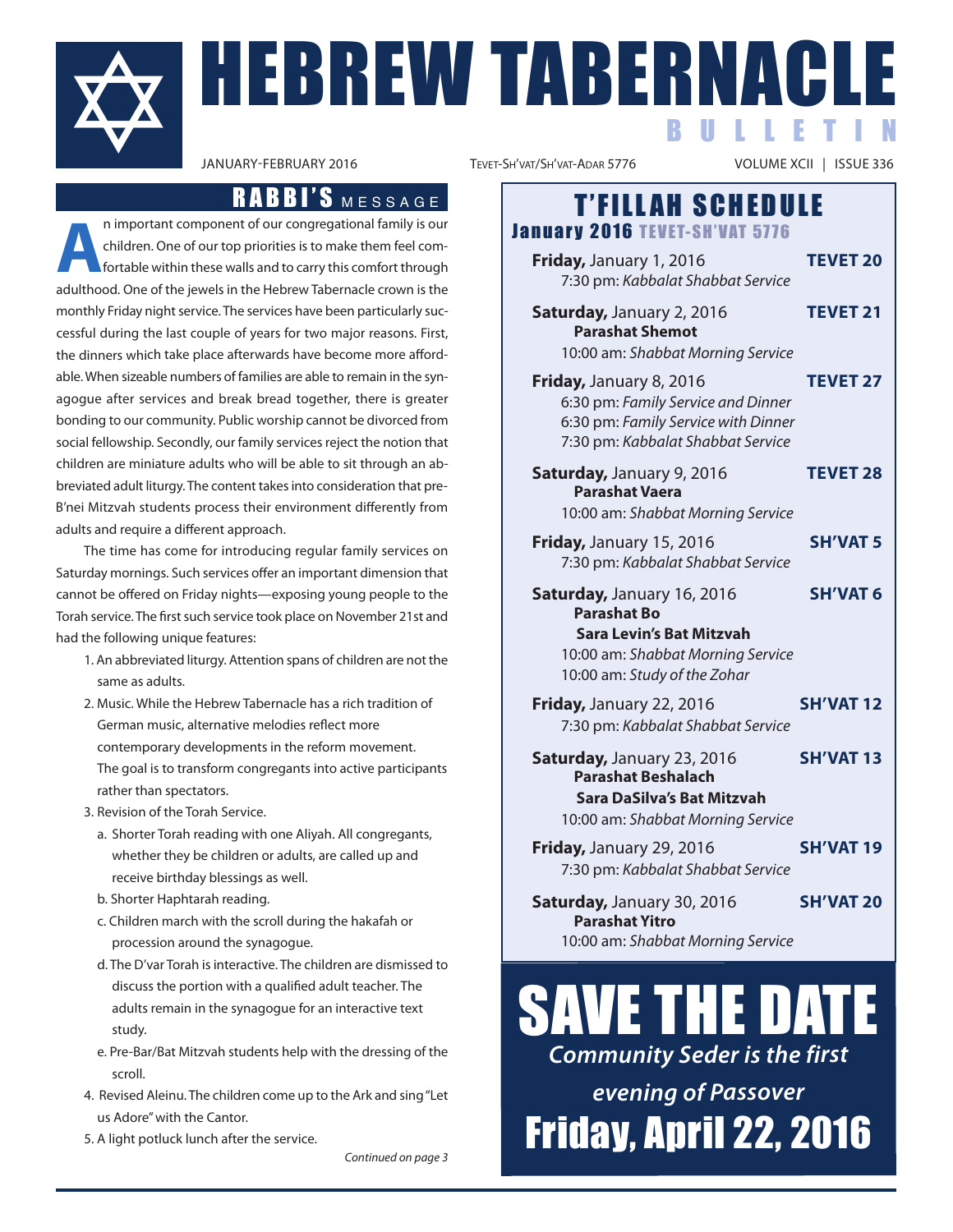

## HEBREW TABERNACLE **CONGREGATION**

| A Liberal Congregation &<br>Progressive Community Center                                                                               |
|----------------------------------------------------------------------------------------------------------------------------------------|
|                                                                                                                                        |
| rebjeff2028@gmail.com                                                                                                                  |
|                                                                                                                                        |
| Dr. Robert L. Lehman, z"l  Rabbi Emeritus                                                                                              |
|                                                                                                                                        |
| rselig@lycos.com                                                                                                                       |
|                                                                                                                                        |
| jslcsw@aol.com                                                                                                                         |
| mkleinnyc@rcn.com                                                                                                                      |
|                                                                                                                                        |
| ren 27@rocketmail.com                                                                                                                  |
|                                                                                                                                        |
| paulglassman@juno.com                                                                                                                  |
|                                                                                                                                        |
| Lcytryn@gmail.com                                                                                                                      |
|                                                                                                                                        |
| dianaddouglas@hotmail.com                                                                                                              |
|                                                                                                                                        |
| susan_gellert@yahoo.com                                                                                                                |
|                                                                                                                                        |
| dianaddouglas@hotmail.com                                                                                                              |
| Richard Ehrenreich  Men's Club President<br>rehrenreichusa@nyc.rr.com                                                                  |
| Sheldon KoyHebrew School Principal                                                                                                     |
| skhspr@gmail.com                                                                                                                       |
|                                                                                                                                        |
| htoffice@nyc.rr.com                                                                                                                    |
| Bulletin Editor<br>Ruth Lilienstein                                                                                                    |
| htoffice@nyc.rr.com                                                                                                                    |
| 347-843-7111                                                                                                                           |
| Youth & Family Committeehtoffice@nyc.rr.com                                                                                            |
| Harriet Bailer, Diana Douglas & Regina Gradess GoldWing Curators<br>EHBailer@aol.com;dianaddouglas@hotmail.com;<br>ReginaG99@gmail.com |
| Web address: www.hebrewtabernacle.org                                                                                                  |
| W<br>Published bi-monthly by the                                                                                                       |

Published bi-monthly by the hebrew Tabernacle of Washington heights 551 Fort Washington Ave. New York, NY 10033-1908 A Member of the Union for Reform Judaism

### Deadline for inclusion in the March-April Bulletin is February 1st

material received after that date will be held until the May-June 2016 issue. *htoffice@nyc.rr.com*

## **T'FILLAH SCHEDULE**

### Abruary 2016 Cu'unt anno 5776

| LUIU JII VAI AUI                                                                                                                           |                  |  |  |
|--------------------------------------------------------------------------------------------------------------------------------------------|------------------|--|--|
| Friday, February 5, 2016<br>6:30 pm: Family Service and Dinner<br>6:30 pm: Family Service with Dinner<br>7:30 pm: Kabbalat Shabbat Service | <b>KISLEV 22</b> |  |  |
| Saturday, February 6, 2016<br><b>Parashat Mishpatim</b><br>10:00 am: Shabbat Morning Service                                               | <b>KISLEV 23</b> |  |  |
| Friday, February 12, 2016<br>6:00 pm: Tot Shabbat<br>6:00 pm: Tot Shabbat<br>7:30 pm: Kabbalat Shabbat Service                             | <b>ADAR3</b>     |  |  |
| Saturday, February 13, 2016<br><b>Parashat Terumah</b><br>10:00 am: Shabbat Morning Service                                                | <b>ADAR4</b>     |  |  |
| Friday, February 19, 2016<br>7:30 pm: Kabbalat Shabbat Service                                                                             | <b>ADAR10</b>    |  |  |
| Saturday, February 20, 2016<br><b>Parashat Tetzaveh</b><br>10:00 am: Shabbat Morning Service<br>12:00 pm: Study of the Zohar               | <b>ADAR11</b>    |  |  |
| Friday, February 26, 2016<br>7:30 pm: Kabbalat Shabbat Service                                                                             | <b>ADAR 17</b>   |  |  |
| Saturday, February 27, 2016<br><b>Parashat Ki Tisa</b><br>10:00 am: Shabbat Morning Service                                                | <b>ADAR18</b>    |  |  |
| If you or someone you care about<br>is hospitalized, ill, or needs some cheer,                                                             |                  |  |  |

or you would like to send cards, make calls, or visit, **please contact Fredy Seidel, Chair of the Chesed Committee, at 347-843-7111.**

*Thank you to Hannah Eisner for her long service on the committee.* Neglect is a shame, with everyone to blame

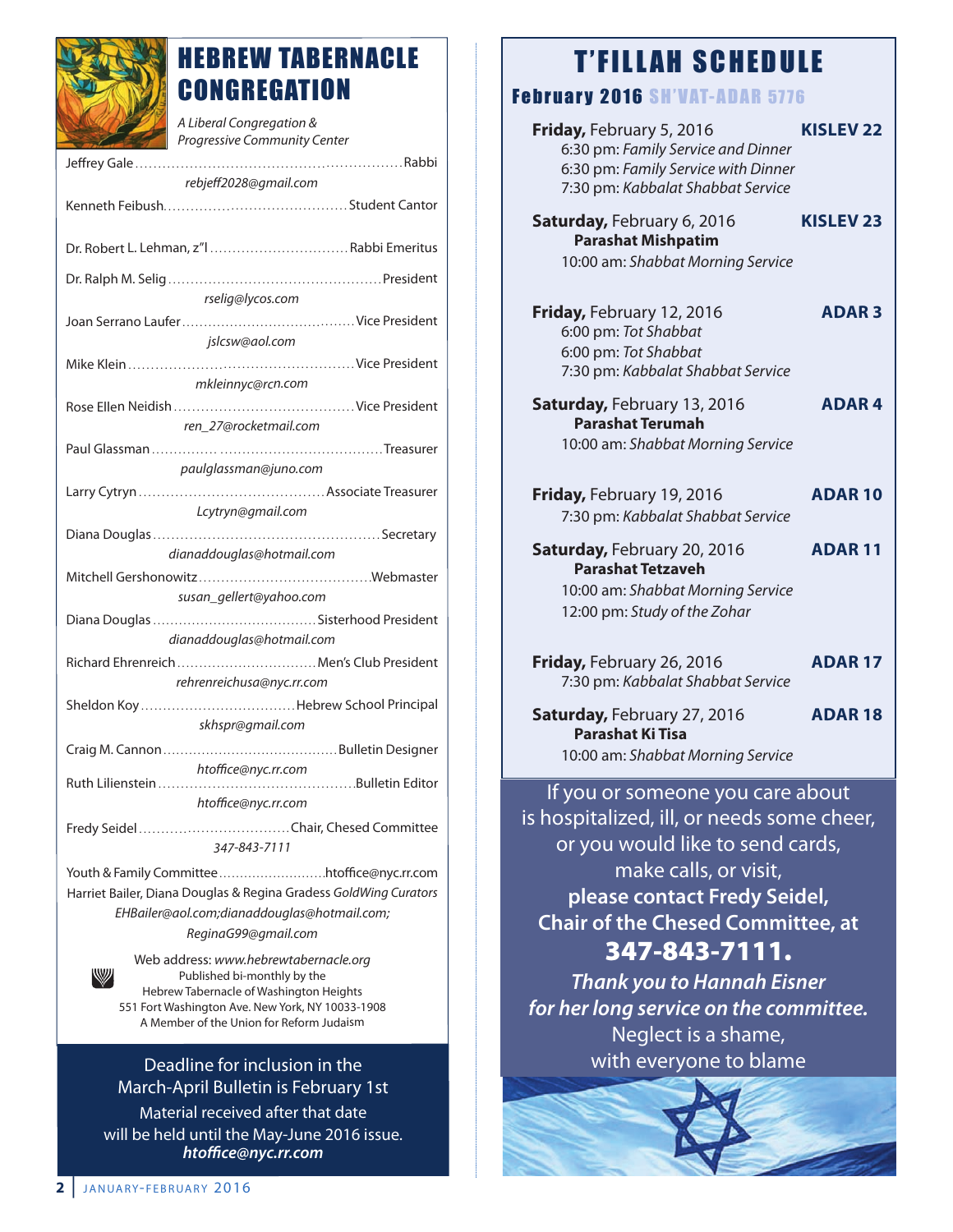### **RABBI'S Message**

### Continued from page 1

all of these features will be tweaked as Saturday morning family services gain momentum. "Child friendly" service does not necessarily mean that decorum will be compromised. On the contrary, if family worship is sensitive to the attention span and cognitive skills of young people, encourages ritually appropriate movement, and gives teens and pre-teens a sense of "ownership," we will have better behavior than if we artificially impose an adult model. Children see the world in their own special way. It is a big mistake to think of them as miniature adults.

"Child friendly" worship, if consistently carried out for at least five years, will provide a long-term benefit for hebrew Tabernacle. Not only will it provide a meaningful experience for youngsters in the present, it will create a generation of teenagers and adults who feel totally at home in the synagogue.

I recall a young family service which took place many years ago. after the service, a young boy came up to me and asked, "Is God here?" By nurturing "child friendly" family services, and by seeing those smiling faces walk through our doors, we will surely feel God's presence at the Hebrew Tabernacle. Appropriate length, appropriate language and music, fast-paced choreography, and liberal doses of youth participation are a formula for success. When pre-school children come back twenty years from now, may they emphatically proclaim, "God is here"!

# **hT needs your help to fix things or get things fixed!**

Interested? let us know how you can help our aging building! Please leave your contact info at the office! **212-568-8304**

# *NEWLY RENOVATED SOCIAL HALL* PLANNING AN EVENT? COME SEE THE

*AT THE*



# **in the heart of Washington Heights**

- **Conveniently located at 185th Street and Fort Washington Avenue, half a block from the A train and M4 bus stop.**
- **An assortment of rooms to suit small, medium or large occasions, including meetings, formal celebrations, classes, film presentations & live performances.**
- **Suitable for catered events; equipped with a full Kosher kitchen and in-house catering at rates to fit any budget.**
- Seating capacity for 300 in our historical Sanctuary, complete with organ, grand piano, and **sound-system.**

**Our grand Social Hall holds 375 and is equipped with curtained stage, projection screen, sound system, banquet tables, and piano.**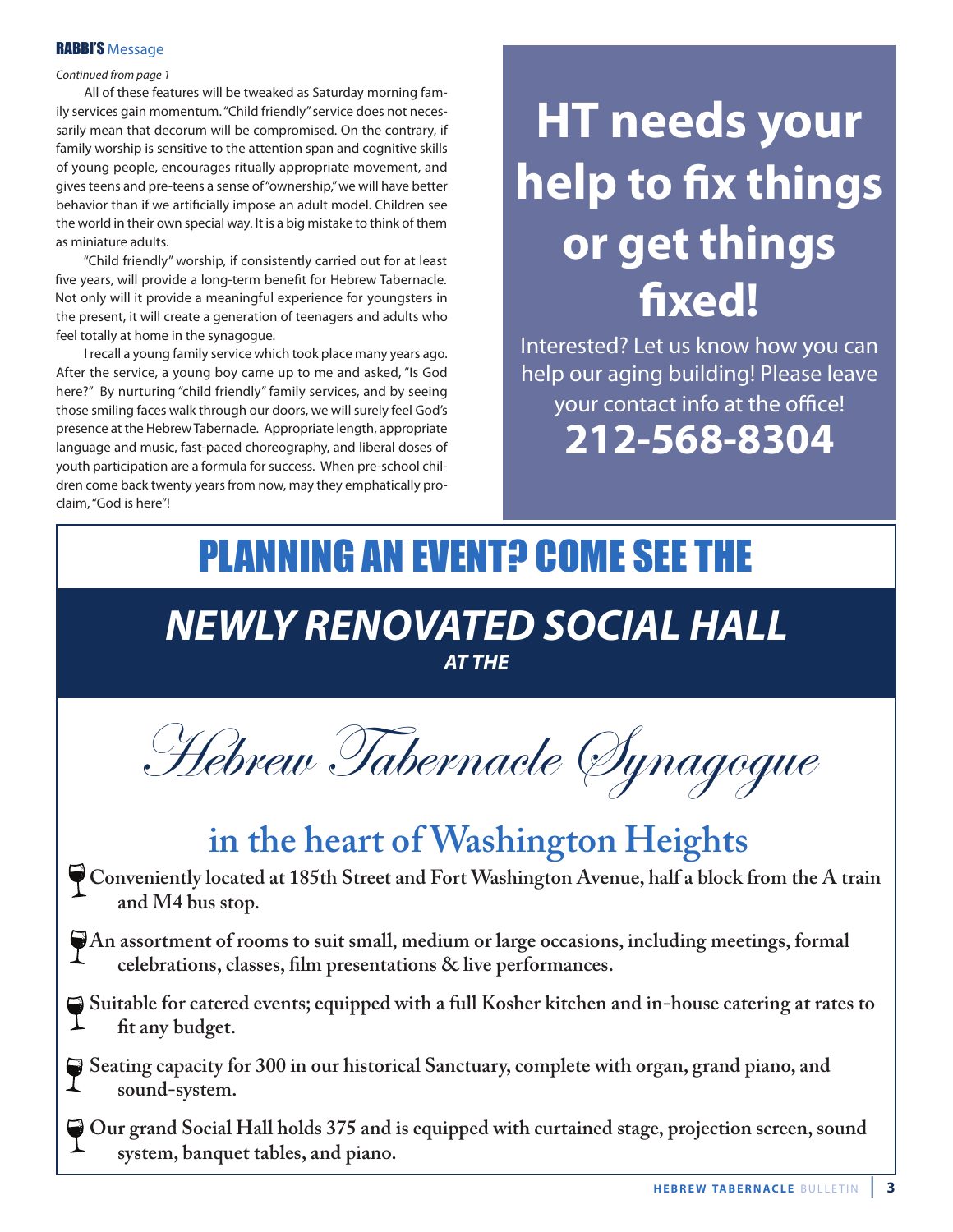# **THANK YOU**

### **WE GRATEFULLY ACKNOWLEDGE THESE RECENT CONTRIBUTIONS:**

### **cLerGY aSSiST FUnD**

received a donation from…

### **GeneraL FUnD**

received a donation from…

Joseph E. Wolfermann General Fund Donation

### **heBrew SchOOL SchOLarShiP FUnD**

received a donation from…

### **rUMMaGe SaLe FUnD**

received a donation from… Joseph & Joan Serrano Laufer **of rummage Sale proceeds** of Rummage Sale proceeds rose ellen neidish of rummage Sale proceeds Mark & Ellen Freilich Pakman and a state of Rummage Sale proceeds

hebrew Tabernacle Sisterhood assists to cover clergy payroll costs - november 2015

תודה רבה!

michael & vivian anapol Kol nidre / yiskor donations bella y. bankoff In memory of the yahrzeit of Ida Gordon Jeff & marjorie bauml In memory of the yahrzeit of Julius Seligsberg Jerry & Ellen Bergman **In memory of the Yahrzeit of Ilse and Ernest Bergman** In memory of the Yahrzeit of Ilse and Ernest Bergman myrna brandt to permanently enter the name of fannie rind into the book of life and to the Yahrzeit list hilde Cytryn General operating support Mr. & Mrs. Daniel & Joan Cohen In honor of Mark and Rita Hamburgh's grandchild Mario A. & Johanna J. Eisenberger **In memory of the Yahrzeit of Hans Hermann** eva b. feist In memory of the yahrzeit of hans W. Sittenman Joel & Jean Goldstein In memory of the yahrzeits of betty myerson Barbara Gonzo **In memory of the Yahrzeit of Sylvia Dlugatch In memory of the Yahrzeit of Sylvia Dlugatch** mark & rita hamburgh In memory of the yahrzeit of arthur berg allan heussinger In memory of the yahrzeit of bertel lowenstein Ingrid hirsch In memory of the yahrzeit of felix Galimir michael & Ellen Hoffman **In memory of the Yahrzeit of Carl Ruwalski**n memory of the Yahrzeit of Carl Ruwalski Kathe Jonas In memory of the yahrzeit of Paul S. Jonas michael Paul & marcia Korotkin In memory of the yahrzeit of albert l Sussman Sharon Lehman **In memory of the Yahrzeit of Ilona Lehman** rita leopold In memory of the yahrzeit of Stephan leopold January 8th Kol Nidre / Yiskor Donations Robert Levenback **In memory of the Yahrzeit of Hedi Levenback** In memory of the Yahrzeit of Hedi Levenback hannelore noe In memory of the yahrzeit of hans militzer Stanley Pearlman **In memory of the Yahrzeits of Curt and Marta Herz In memory of the Yahrzeits of Curt and Marta Herz** Manfred & Rhoda Rosenthal **In memory of the Yahrzeit of Lisel Rosenthal** In memory of the Yahrzeit of Lisel Rosenthal Rita Rosenthal **Rita Rosenthal** Kol Nidre / Yiskor Donations Joseph Schueller In memory of the yahrzeit of alfred Schueller Gerald Sonnenfeld In memory of the yahrzeit of ann Sonnenfeld Rudolph Steinhardt **In memory of the Yahrzeit of Hannah Neuhaus** In memory of the Yahrzeit of Hannah Neuhaus henry & liesel Stern In memory of the yahrzeits of bella & edgar friedberg Larry & Janice Stolzenberg **In memory of the Yahrzeit of Ruth Jost** vera Strauss In memory of the yahrzeit of alice Katz Gary Thalheimer **In memory of the Yahrzeit of Regina Frankenberg** In memory of the Yahrzeit of Regina Frankenberg In honor of a Rosh Hashanah Aliyah Ruth Wertheimer **In memory of the Yahrzeit of Felice Kalfus** In memory of the Yahrzeit of Felice Kalfus In honor of to being called to Torah every Shabbat Kol Nidre / Yiskor Donations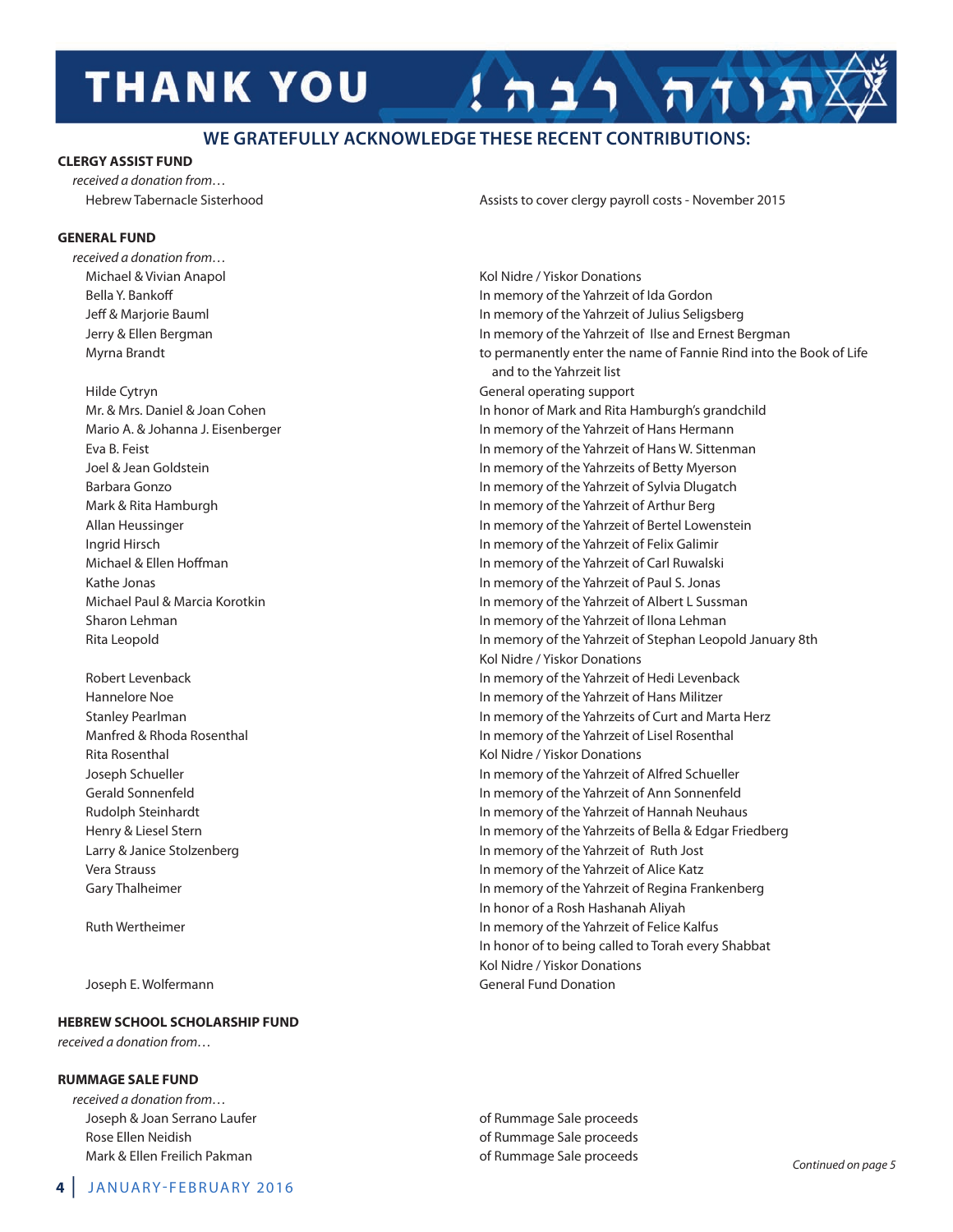# **THANK YOU**

### **DONATIONS**

Continued from page 5

### **PrinciPaL'S DiScreTiOnarY FUnD**

received a donation from… hilde Cytryn Rita Rosenthal hebrew Tabernacle Sisterhood

### **SiSTerhOOD FUnD**

received a donation from… Desma Holcomb



# Sara Levin Bat Mitzvah January 16, 2016<br>ara Levin is an eighth grader at Columbia Secondary School for

**S**ara Levin is an eighth grader at Columbia Secondary School for<br>Math, Science and Engineering in Morningside Heights, where she loves leading tours for prospective students. At school, Sara's favorite subject is math. Outside of school, she loves to dance. She took many classes in many styles of dance, including african and flamenco, and has settled on hip hop. Steps. She likes to play volleyball and ping pong, to bike and to ski, to draw, make jewelry, and bake. She also loves to travel. Last year Sara visited Russia, where her mother grew up. She is following in the footsteps of her dad and older brother and is seriously studying the Russian language. The next trip Sara hopes to take is to England (Downton Abbey). Sara has attended the hebrew School at hebrew Tabernacle since alef (1st grade). Her favorite community service activity is helping at the rummage sale and at the Purim Carnival, including baking hamentaschen. Sara loves New York and Washington Heights, and is happy to have many family members and friends in the neighborhood.

### Ceremony on Saturday, January 16th, 2016

**The Levin Family welcomes the Hebrew Tabernacle Community to a Kiddush luncheon in the social hall following the service. If you will attend, RSVP to 212-568-4561 or lilevin@aol.com**

various of rummage Sale proceeds

### dahlia Smerka in honor of Cantor Kenneth feibush



 $1$ הווה רבה!

## Sara DaSilva Bat Mitzvah January 23, 2016

**S**ara DaSilva is an eighth-grader at The Center School, where her<br>**S**<br>favorite subjects are math and literature. Her passion is writing, whether it's stories, biographical sketches, letters, or poems. last summer she had a wonderful time at Writopia Camp in Pennsylvania, where she and other young people spent some of their time writing and the rest of their time at swimming, dances, open mics, and having fun. She also likes to read, sail, play cello, and spend time with her dog Pip. Sara's mitzvah projects are centered at hebrew Tabernacle: last year, she was Shelly's assistant at the monthly Tot Shabbat program, and this year she is one of the helpers in the hebrew School's alef class. Sara has taken to Hebrew as naturally as a duck to water, which is not surprising for someone who also is learning Latin, Mandarin, and American Sign Language. She is excited (and nervous) about becoming a bat mitzvah at Hebrew Tabernacle.

Sara and her family welcome the reform Jewish community of Washington Heights to a kiddush luncheon in the social hall following the service on Saturday, January 23, 2016 (Shabbat Shirah).

### Ceremony on Saturday, January 23rd, 2016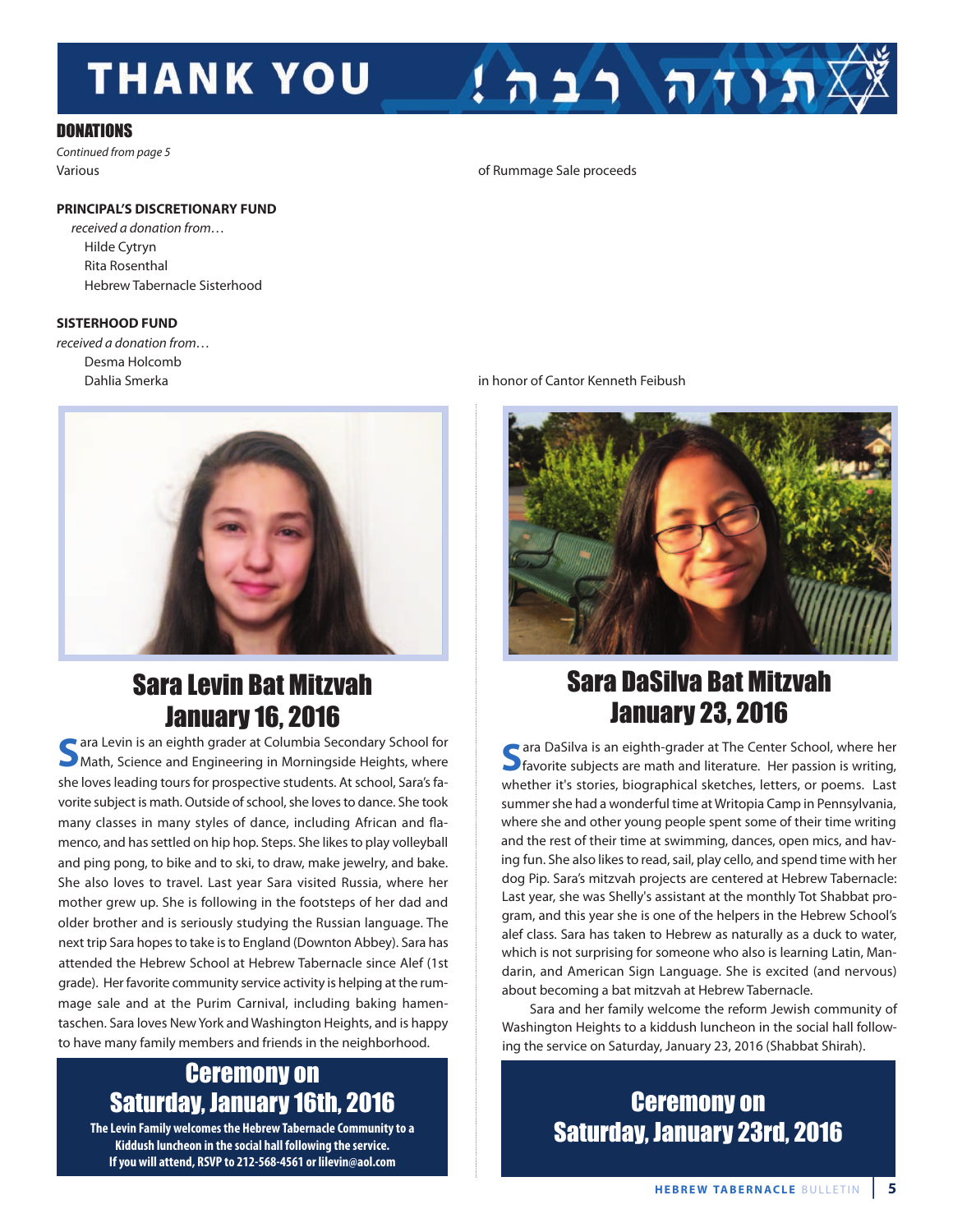## **The Hebrew Tabernacle's Armin and Estelle Gold Wing** *January - February, 2016* **Watercolors of New York By Michael Mendel**

### **STRAIGHT TALK FROM THE ARTIST HIMSELF**



I don't actively try to connect with nature when I paint, nor do I invite viewers to have out-of-body experiences when they look at a specific painting.

There are no hidden meanings or messages in my work. What you see is what I saw! I'm a simple guy with a few tubes of paint, a

couple of brushes and decent quality, long-lasting watercolor paper. However, 100% of the time, the subject matter of every painting I create is of



something that I've witnessed, experienced and really enjoyed looking at.

Before starting a new painting I always ask myself, "Will someone else actually enjoy this scene as much as I do?" And then I'll ponder, "Will it stand the test of time?" If I respond YES to these simple questions, I will proceed!

**January 8 - February 26, 2016**

**Mr. Mendel will contribute a portion of the price of any painting sold at this exhibit to The Hebrew Tabernacle.**



### **The armin and estelle Gold wing in the hebrew Tabernacle 551 Fort washington ave, at 185 St, nY, nY 10033**

### - **Free aDMiSSiOn**-

for gallery hours: 212-568-8304 or http://www.hebrewtabernacle.org. **Directions:** *"A" train to 181 Street- Use the elevator at the 184 Street exit up to Fort Washington Avenue. Buses – M 4 and M 98*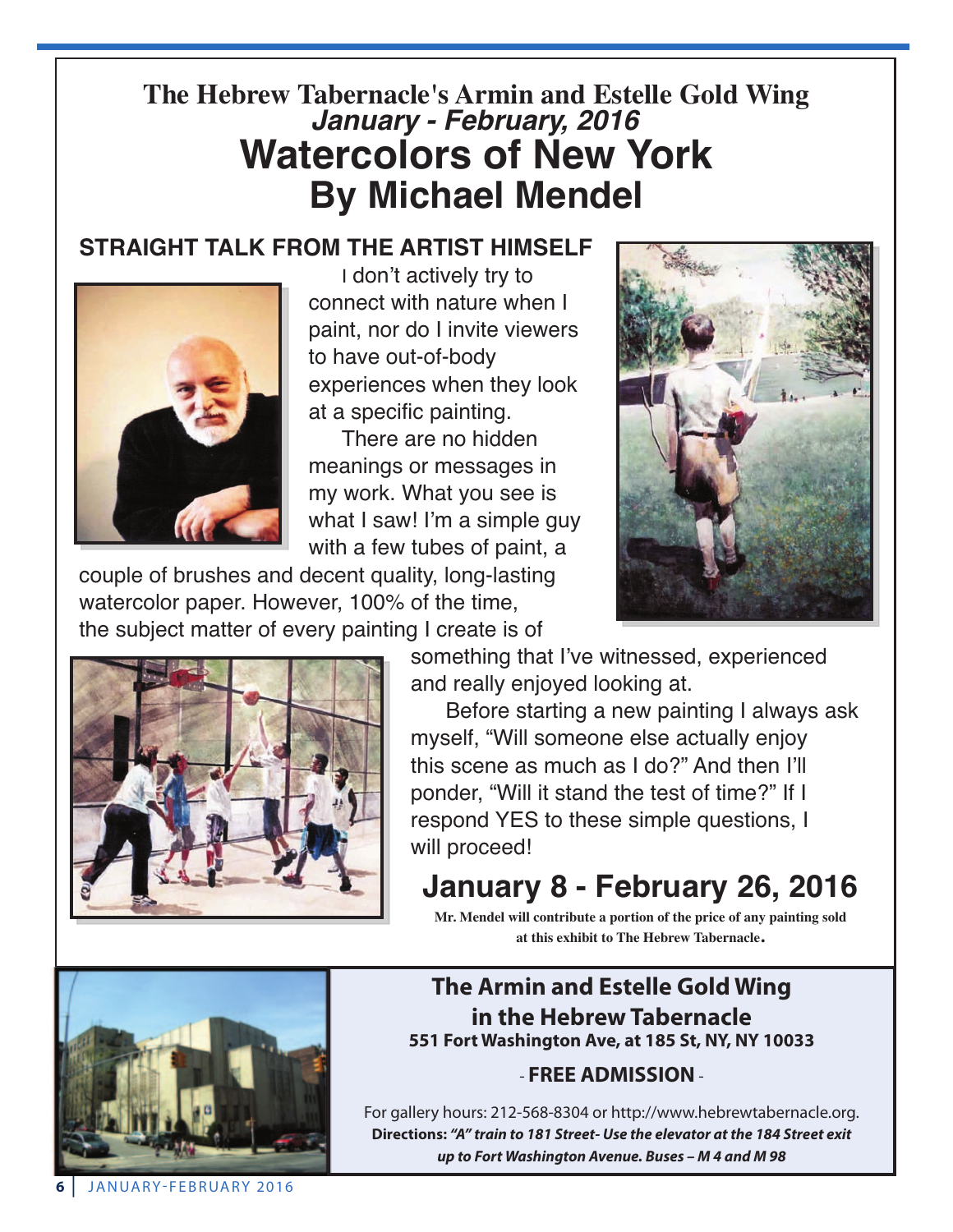### Reflections on the Torah and Bar/Bat Mitzvahs at a Family Service

**The first fall Friday Family Service on November 6 started with chil**dren and parents writing down their responses to this question: "What are you grateful for that has happened since we were last together in May?" Parents were grateful that their newborn had grown to 7 months old; one small child was excited to start Kindergarten; and another kid was glad she had learned to write words! Another parent was grateful to rejoin the workforce. Children had watched whales and flamingoes and ridden horses on family trips to places near and far: New Jersey, Florida, Argentina, England, Paris and Brussels.

after a service of singing and praying, and before the festive meal, Kita Gimmel led a discussion on reading the Torah. Josie Authers, Mira Kotzin, Asher Morgan, Murphy Raff and Leah Weinraub pointed out that on Simchat Torah, we had finished reading the Torah to the end and started reading at the beginning again. So they asked the rest of us, "have you ever had a book you wanted to read again and again?" Many hands went up—and not just for the Harry Potter series. Then they taught us that the last letter of the Torah is lamed (in "yisra'el" or "Israel") and the first letter of the Torah is bet (in "bereshit" or "in the beginning). Together they form "lev" or "heart." They asked us, "What does it mean to read Torah with our hearts?" There were several responses. "If we give our hearts as we read, we will receive wisdom." "The Torah opens us to loving." "When we read, we should take it to heart."

Then Kita Zayin-Andy Silver, Siena Stoller, and Rebecca hametz-berner—shared their hopes and fears about their upcoming bat/bar mitzvahs and those of their fellow students, violet Kotzin and Daniel Levine. "I hope I don't forget everything in the middle of my Torah portion." "I hope my whole family can come—grandparents and relatives from far away." "I hope the service isn't too long." "I hope I have a fun party afterwards." "I chose the portion on Rebecca because my name is Rebecca!"

Then they asked us, "What do you remember from your Bat or Bar Mitzvahs?" One dad enjoyed learning Hebrew and studied it in college, too. One mom remembers that her whole family was there. There wasn't a big party, but the luncheon was filled with love. One dad decided to lead Musaf and learned how to do it. An older mom remembered that she had a group confirmation—girls at that time did not get to have a Bat Mitzvah. Another mom remembered having an evening Bat Mitzvah when girls did not get to chant Torah. A younger mom chanted bereshit, and the message of equality she found—in the verses where God made man and woman at the same time—influenced the kind of person she became as an adult.

The last mom remembered her grandparents—who are no longer alive—being present on that happy day. I promised that day to raise my children as Jews, and here we are carrying through on that promise. And then we all shared a festive meal.



## Successful Innovation: Family-Friendly Shabbat Morning Service

**O**n November 21, we held a new Family-Friendly Shabbat Morn-<br>ing Service, and 34 people came, including 11 children with their parents. Rabbi Gale and Cantor Feibush, accompanied on piano by Pres. Selig, led a shorter Shabbat Morning and Torah service. The children were part of the procession behind the Torah scrolls, which were carried by a hebrew School parent and another congregant. There was only one aliyah—for children and adults who had a birthday from September to November—plus an abbreviated Haftarah reading. At this point, the children followed Hebrew School Teacher Ruth frank-holcomb to the Gold Wing to have their own discussion about the Torah story on Jacob at the well with Rachel and do some coloring, while the adults read aloud and discussed the Torah and conflicting commentaries about Vayetzei on the topic of prayer, Patriarchs and bargaining with God.

When the children returned to the sanctuary, three of them reported on their discussion: "It is a mitzvah for us to do a good deed when someone asks us. But it is an even greater mitzvah to do a good deed when no one has asked us. When Jacob moved the rock from the well, on his own and without being asked, it was an example of that kind of mitzvah."

The service ended with all the children coming up to the ark and singing Aleinu with the congregation, followed by Shelly Koy reading a poem in honor of his mother's yahrzeit before the Kaddish. The birthday aliyah and the opportunity to do a short reading before the Kaddish to honor a loved one will both be part of future family-Friendly Shabbat Morning Services.

The service was followed by a delicious potluck dairy Kiddush, with an array of homemade cholent and baked goods, along with grapes, hummus, tuna salad and cheeses with bread and crackers. old and new members commented how much they liked the service, especially the Torah discussions for both adults and kids. This concept was initiated by parents, Tabernacle board members and our Rabbi through discussions in the Tabernacle Committee for an Inclusive future. Keep an eye out for upcoming dates for more of these family-friendly Shabbat Services!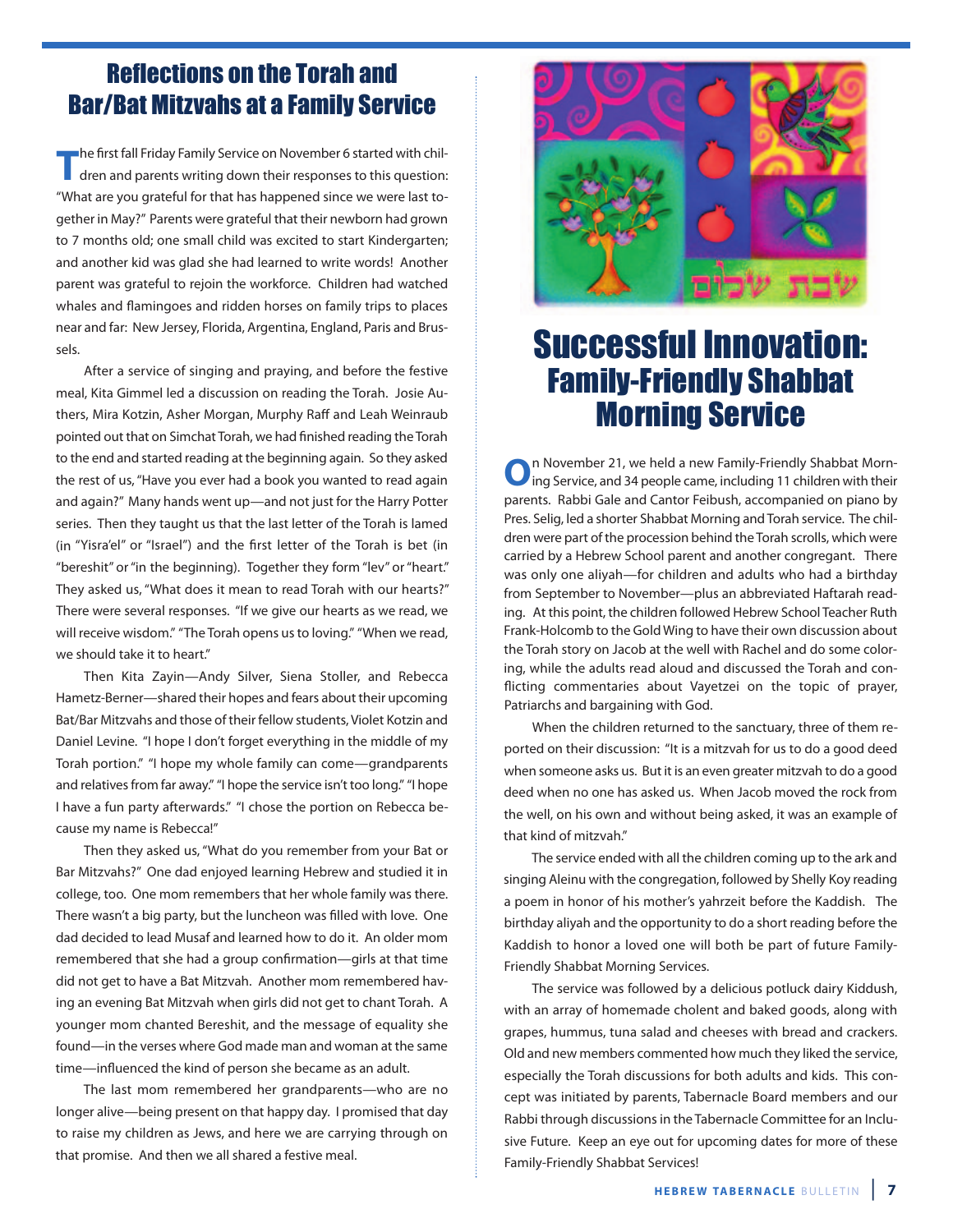### **IN MEMORIAM**

In grateful memory of the departed whose names are taken from the records of Hebrew Tabernacle and Beth Am and which appear on a separate weekly Yahrzeit list. It is our minhag to read Yahrzeit names at the Shabbat services following the date. **if you would like a name read, please call the office in the preceding week.**

### **YahrzeiT LiST**

**January 1 & 2, 2016** Margarete Adler Warner baer **Ruth Batt Margot Baumgart** Gisela beer Julius bock Margaret Breitbarth lucy P. Cahn Caesar Cohn **Ernest Damitt** Jacob dessauer Sarah Dessauer **Kurt Elias** Julius feist Simon fleishman leonard friedland bianca Geist Grigori Glaz Walter Goldstrom Inge Goodkind Simon M. Greene frieda hamburger-Schmer Sidney Hausman **Robert Hyman** aaron Jacobs laura Karlsruher Doris Karp alice Katz berti Katz ludwig Katz Arthur L. King alice Kingsley Charles Kluge Siddy Krisch Mascha Kupfer Paula laubheim bertha laufer Shirley lesser Tillie Sneudaira lesser Jennie S. levy Martha Levy bernard lewis **Hans Militzer** alfred mortge

Anna Neubrunn **Ruth Neumann** Morris Newman Otto Nothmann henry oestreicher Dr. Ulrich Ollendorff Mina Oppenheimer oskar Pomper **Edward Preis Elizabeth Rich** Jacob S. Rosen Ascher Rosenbluth Susan Rosenfeld Jeanette Elfriede Rosenwald Sophia Ross anna Saul Therese Schwarz William Seideman Gerald Solomon Minna Sommer Zita Stern Sonder alex Sonnenfeld lena Spector **Erna Strauss** florence Tanenzaph **Martin Thalheimer** Selma Tobias Max H. Weinberg alice Weissman Monroe Wohlgemuth herta Wollner

### **January 8 & 9**

Isaac Acker bessie adler Nathan Thomas Austern Charles bargeski hertha baumblatt Sally Baumblatt **Ruth Bekker** Samuel Berger Carl Berney bella bimberg Gertrude bloch fred bodenheimer Rochelle Cantor Sofie Cohen

Emma Eschelbacher Nora Frajer Isaac Gitsky **Emanuel Glantz** Samuel Golden **Bina Hamburger** Daniel Hamelburger Willi Heimann Joseph Hirschheimer **Rudolph Kaufman** Stephan leopold frieda lesser leon lewin Pauline Morris Jacob oppenheimer hilde Pollack Ella Reiner Dagmar Rosenbaum Julius Schloss belle Schoenwetter Gumpert Seide Rose Silverman Max Steinberg alfred Steiner louise Stern alice Stern-Peters Max Teichner Leopold Ullman **Ellen Wall Rudolf Waller** herman Weikersheimer Gretl Weil louis Winkler

#### **January 15 & 16**

Dr. Arthur Arndt alfred bacharach Josef bachenheimer Kurt bachenheimer hortense bender nellie blum Gerald Cappel herman Cohen Ludwig Dahlberg Leonie Damitt Glady ebel **Esther Engel** Caroline felsenthal Joseph florsheim Max Florsheim Ida h. fraade Irma frankel Walter frankel

Lilly Golub felice Gould helen Graff Jeanne Hamburger Henry M. Harris Josef W. herzberg Sidney Jacobs elsa l. Jonas Gerda Katzenstein leopold Kestenbaum natalie Klein ancel land Philip laufer bill leipzig Augusta Levy Joseph maculla **Heinz Marx Moritz Marx Fred Mathes Tillie Michel** Werner H. Norman Sidney C. Norris Thilo Nussbaum alexander ockun Celia Perlman lilly Porjesz **Betty Rosenberg** Joseph Rosenthal Werner Rothenberg Emma L. Samuels Diane Carol Schnee Sophie Waxman Shear Sam Silverstein hermine Simon frieda Spaeth Norman Steiner alice Sternheimer Tillie Weiler Julius Weinstein anna Wenig

#### **January 22 & 23**

Frieda Adam Louis Austern **Martin Baer** Cecile bialos Julia Cahn Simon Cohen **Milton Dostis** Celia farkas **Richard Feist** flora florsheim Continued on page 9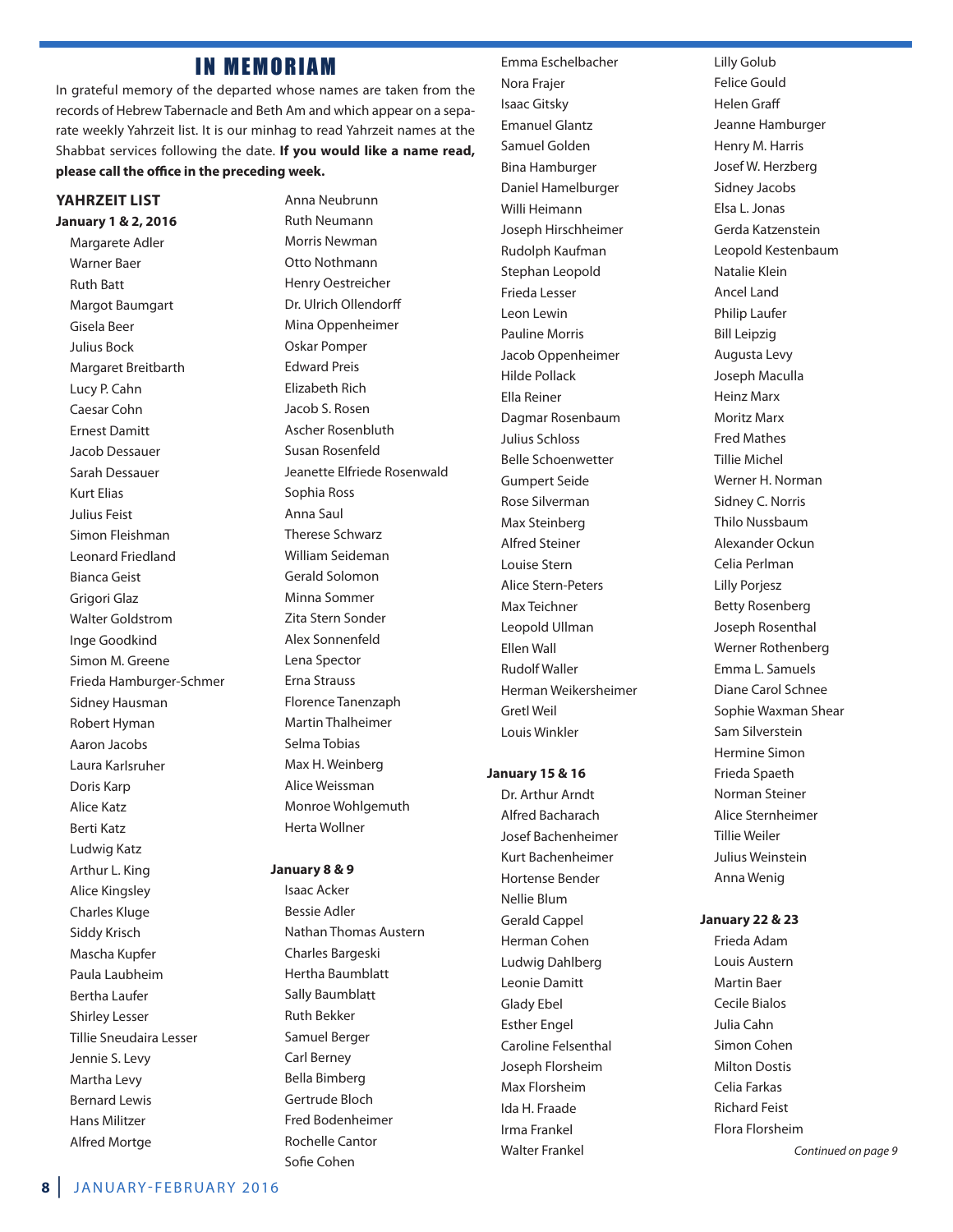#### **YahrzeiT**

Continued from page 8 Sadie forman Sidney forscher Werner frank Joseph friedland lina froehlich Erna H. Furst Sadie Gold hugo Gutmann Louis M. Hart John J. Hochstadter Dr. Max Hofmann Gertrude S. horowitz max Kahn erna Kastan Samuel Kirchheimer morris Klein adelheit Klingenstein felicia Kopydlowski **Robert Krause** alice levy Ursula Lichtenstein alice loewensberg Salomon loewensberg Rabbi Meyer Machlis Regina Mandelbaum Isidore mannheim Ida Morgenroth **Emmy Newburger Ruth Oppenheimer** Rosalie Rosenbaum Elga Rosenfeld Sydney Rosenfeld Friedelle Rothschild Manuel Saez Clem Salmon hans Samuel Polina Schretski Dr. Solomon Schwartz Mary Seelig Reny Smerka Samuel Sommers **Max Strauss Ruth Strauss** harry Wertheim fred Wolf

#### **January 29 & 30**

Irwin J. Appel James Astor Kaethe Astor amalie barth **Ruth Berger** 

Daniel Bloch Sol Briskie lieselotte Callman **Fdward Collin** Erna Daniel Josef Eichenberg **Martin Fleisher** Greta friedman Clara fromm bertha Gluck Sylvia Goldberg Walter Greenbaum frank Gretzer Simon Gruenbaum Charlotte hamburger Nathan Hausman Louis Herman Regina Hirsch Jenny Kahn archie Kalmus max Katz Kurt Kaufmann Rafael Kohn mordechai Kohon moses Krotosky Ariel 'Eric' Kruk Susan leopold Dora Levine herbert lichtstern Carola loewenstein Earl Mable Henry Maienthau Dr. Leo Marquith Isadore max Martha May oswald h. mayer Trude melzer Paul Meyer **Hedwig Mortge** helen moses Simon Moskowitz hermann mueller Elsie Muller Jehuda Naor Kate Nordlinger Dr. Arthur Ollendorff Harry M. Osers Witkie Remiz Sigmund Rollman Ray Rosenfeld louise Sanders anna Sedwitz Sarah mode Sichel

leopold Stiefel

**Nathan Strauss** Charles Sussman Walter Tunick lotte Wahle Isidor Weil Carrie Weiler Betty C. Weis alfred Wurzinger

#### **February 5 & 6**

herta bachenheimer Doris Bader Iosif barg **Ruth Bargeski** Joseph blankenstein margaret burckhardt Isaac E. Cohen Stella Daub Eva Davidoff Ida Dreifus **Edward Felsenthal** Julia fleischer frieda fleishman Klara fried adalbert l. furst Moritz Gartner frederick Gerber frieda hanff albert heimann Cecilia Hirsch Walter horn **Berthold Hutz** Jerome Jacobs Rhoda Jaffin Katherine Karmel herbert Katz Solomon Katz anna Katzki albert Kaufman hedwig Kesson betty Kestenbaum henry Kohlmann Corinne lauber Dr. Frederick B. Laufer Rose Levy Marta Lomner David Lowenthal Jennie Malinoff **Milton Marx** Sophie Marx **Arthur Mayer** elfriede meininger Linda Diane Millett Elsie Monatt

Samuel Morgenroth **Betty Moser Rudolf Neuburg** herbert neufeld **Martin Neuhaus** Abe Newman henry Phillips Irwin Reutlinger Ira Robinson Lenora Miller Robinson herbert Saalfeld hannah Schaye lillian Schwartz **Rose Schwartz** Walter Sondhelm Ida Strauss **Rose Strauss** Selma Strauss Erna Teichner rosa uhlfelder Helen B. Weisel Mary Moers Wenig

#### **February 12 & 13**

Rose Adler Julius baer leo barth Walter Bassist hugo baumgart fred brandon leah Coin Gerda Dittman lina erle Sybille francke herta frank amelia fuld Else Godwin frieda Goetz max Goldmann Steffie Goldmann Polly Grohs Fred H. Hamburger **Rosalie Hart Else Heart** Irma Isner matthew Jacobs louis Joseph frieda Kahn Julius Kaufmann Paul A. Kohlmann Stefan lauber herbert lichtstern Margo Lindauer Continued on page 10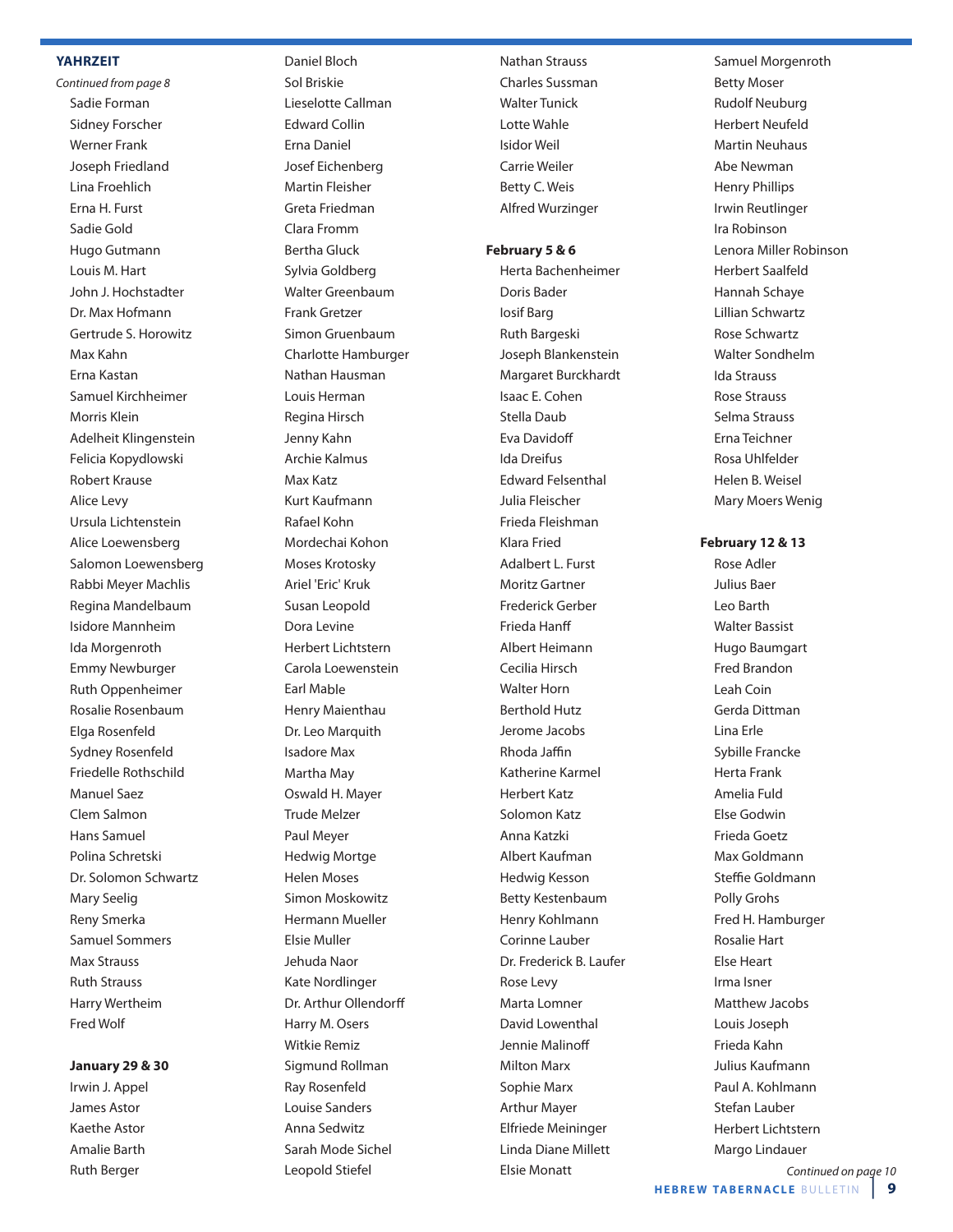#### **YahrzeiT**

Continued from page 9 bernice lubich Dr. Israel R. Margolies alfred mayer **Ernestine Morris** frieda moses **Richard Mueller** Else Newman Julio ottenheimer Mark Pomper Marianne Romano Eli Rosenberg Annie Rosenbluth Leopold Roth Friederike Rubens Dr. Gerda Saul Paul Schiff arthur Schulhafer Max Schuster William H. Schusterman abraham Schwartz Sarah Schweitzer luise Seeman William Smith Samuel Solow Jacob Steuerman David Strauss Joseph Stream Isidor m. Stutz frieda Suran **Mary Unger** albert Weil Samuel Weitzenhoffer **Rosa Winkler** 

### **February 19 & 20**

Max Baender **Emily Baker** Rae Bendheim Charles berger Max Bloch David Brickman else Cohn Dorothy Davis **Isaac Doniger Robert Ehrlich** Oscar Eisner Lucy Zobel Eliaser Hermann Englaender **William Eston** fanny flatauer Martin Fox Curt frankel

harriet fuss Estelle Gold Rose Golden Teddy Graubard lillian Gruberg Rosa Grunwald louis hart harold hersh Clementine herz **Ernest Hesse Bernard Hirsch** frieda W. hochberger Pauline Isaacs anni Kastan Sgt. Edmund J. Klingenstein David Lacob Joan landauer arthur levy leopold levy Lou Myerson **Abe Neuman** Judes Neuman Ida Neumark Samuel oberst bertha Philipp **Ruth Priest Pollitz Fdith Rosenthal** Jeanie Rosenzveig Elsye R. Rothschild Paula Salzman Jennie Schwarzbaum fannie Sofransky Ida Weinschenck max Wetzler friedel Wollmeringer bernice Zalkin ann Zizmor

### **February 26 & 27**

Clara Arnstein **Edward Baar** hilde baer helen f. berg hedda blum yettchen Cohn Moses David **William Davis** Sari Dolinger Moritz Eberhardt Helen Eckstein Moritz & Lydia Einstein Alice Eisenheimer Caroline Eppstein David Finkelstein

#### **Elsie Frank**

Joan Greenberg freilich Minnie Glauber Nasha Hamlet liselotte hartmann Flora Hermann Sally hermann Max Heyman lilly heymann Joel S. hirschfeld Simon Hirschfeld leo hochberger Cynthia Holcomb Hall **Milton Hymes** Siegmund Jaeger Julius Katzenstein harry Kessler herman Kestenbaum Isidore m. King hannah Kirchheimer Ernest Landsberg Susan Kun leddy Clara levin mollie linden harriet loeb Eugene Marx Hertha Marx Sophie Mayer Carrie Meyer Gerda Nesselroth Amalia Neugarten Julius Philipp hermann Pomper Otto Porjesz Henrietta Rothschild arthur Saalfeld Paul Schachter Norma Scharmaz Richard R. Scheidt moritz Schwarzbaum **Edward Sink** Julius Sommer Peter Spivack otto I. Stiefel fritz Strauss Jerome vigushin Philip Weinstat Johanna Wiersch **Eric Wolff** 

### **March 4 & 5**

Ella Becher **Ruth Berliner** 

Samuel J. Cohen harry Crystal **Millie Davis** Fanny Ehrenberg Jerda Englaender Joseph Eschelbacher Ida felsenthal Geoffrey forscher Sylvia fried adolph Gerson Gertrude Goldman Jack Golub Delphie Greenbaum alfred haas Max Hanauer Carrie hertzog **Richard Hess** helen hirsch Robert Jacob **Ruth Jacobi** fred Julius leopold Kende Theresa Kestenbaum Samuel Klinger leopold leysersohn Martha Light Sophie Malvin Grete mosbacher **Moritz Moses** Irma Myers Dorothy Newman Julius Regensburger Sophie Regensburger Esther Rosenberg Evelyn Rosenstein Eric Salomon Simon Schachter lia Scheidt albert Schulein bernhard Schwartz **Rosy Simonstein** Margaret Sorell Morris Strassburger ludwig Suran Renee Salzman Tabor barbara heldman Tauszig Paul Tislowitz leon Walter Werner Weinberg Samuel Weingarten anna Weisman alice Winter Rivka Zemet

**10** JANUARY-FEBRUARY 2016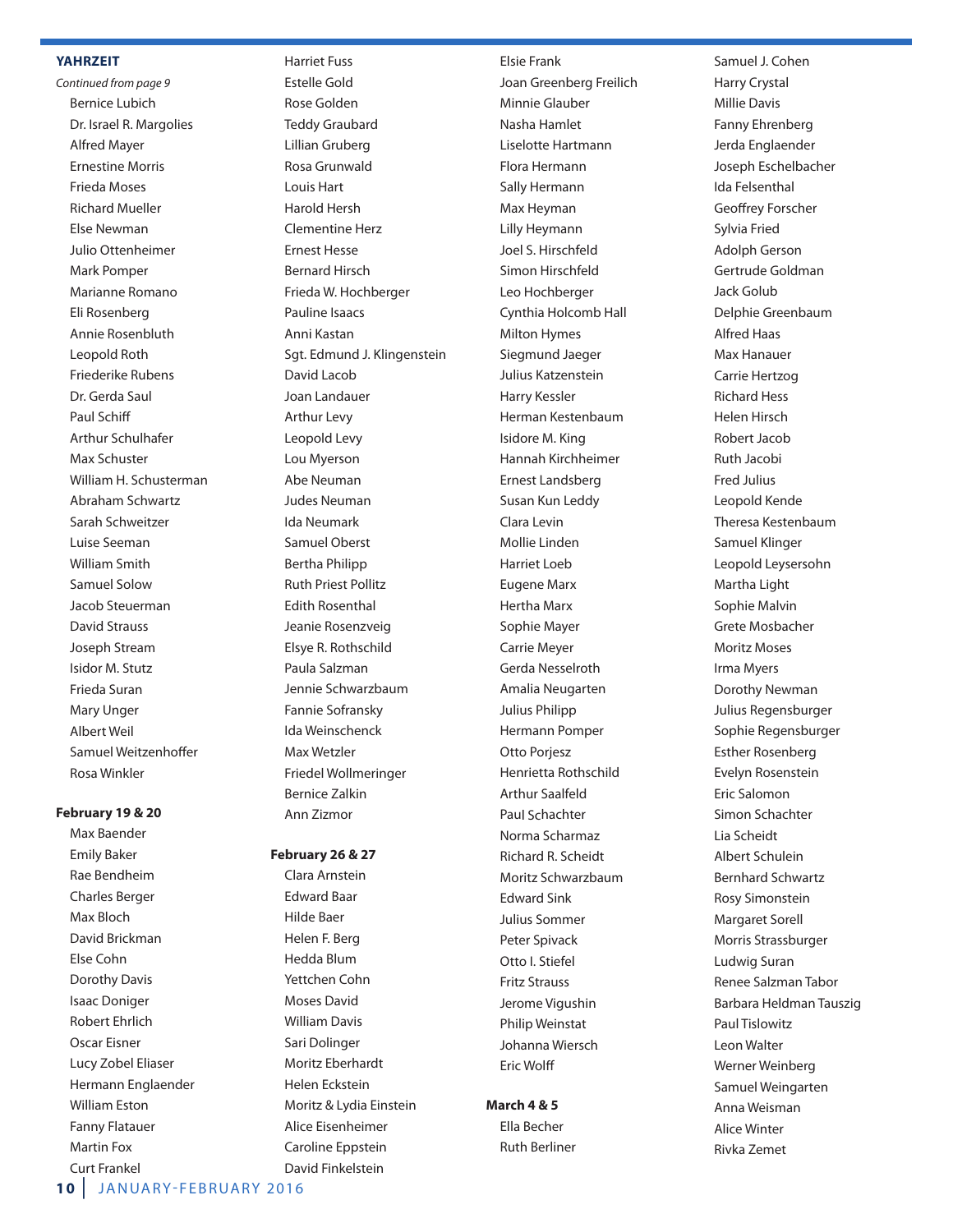### January 2016 TEVET-SH'VAT/5776

| <b>SUNDAY</b>                  | <b>MONDAY</b>                                                                               | <b>TUESDAY</b> | <b>WEDNESDAY</b>                        | <b>THURSDAY</b> | <b>FRIDAY</b>                                                                                                                            | <b>SATURDAY</b>                                                                                                                |
|--------------------------------|---------------------------------------------------------------------------------------------|----------------|-----------------------------------------|-----------------|------------------------------------------------------------------------------------------------------------------------------------------|--------------------------------------------------------------------------------------------------------------------------------|
|                                |                                                                                             |                |                                         |                 | Tevet 20<br>7:30 pm: Kabbalat Shabbat<br>Service                                                                                         | Tevet 21<br><b>Parashat Shemot</b><br>10:00 am: Shabbat<br><b>Morning Service</b>                                              |
|                                |                                                                                             |                |                                         |                 |                                                                                                                                          | 2                                                                                                                              |
| Tevet 22<br>3                  | Tevet 23<br>4:00 pm: Hebrew School<br>7:00 pm: Exercise Class<br>4                          | Tevet 24<br>5  | Tevet 25<br>4:00 pm: Hebrew School<br>6 | Tevet 26        | Tevet 27<br>6:30 pm: Family Service<br>and Dinner<br>6:30 pm: Family Service<br>with Dinner<br>7:30 pm: Kabbalat Shabbat<br>Service<br>8 | Tevet 28<br><b>Parashat Toldot</b><br>10:00 am: Shabbat<br><b>Morning Service</b><br>9                                         |
| Tevet 29<br><b>Mitzvah Day</b> | Sh'vat 1<br><b>ROSH CHODESH SH'VAT</b><br>4:00 pm: Hebrew School<br>7:00 pm: Exercise Class | Sh'vat 2       | Sh'vat 3<br>4:00 pm: Hebrew School      | Sh'vat 4        | Sh'vat 5<br>7:30 pm: Kabbalat Shabbat<br>Service                                                                                         | Sh'vat 6<br><b>Parashat Bo</b><br><b>Sara Levin's</b><br><b>Bat Mitzvah</b><br>10:00 am: Shabbat<br><b>Morning Service</b>     |
| 10                             | 11                                                                                          | 12             | 13                                      | 14              | 15                                                                                                                                       | 12:00 pm: Study of the<br>Zohar                                                                                                |
| Sh'vat 7                       | Sh'vat 8<br>7:00 pm: Exercise Class                                                         | Sh'vat 9       | Sh'vat 10<br>4:00 pm: Hebrew School     | Sh'vat 11       | Sh'vat 12<br>7:30 pm: Kabbalat Shabbat<br>Service                                                                                        | Sh'vat 13<br><b>Parashat Beshhalach</b><br>Sara DaSilva's<br><b>Bat Mitzvah</b><br>10:00 am: Shabbat<br><b>Morning Service</b> |
| 17                             | 18                                                                                          | 19             | 20                                      | 21              | 22                                                                                                                                       | 23                                                                                                                             |
| Sh'vat 14<br>Sh'vat 21         | Sh'vat 15<br><b>TU BISHVAT</b><br>4:00 pm: Hebrew School<br>7:00 pm: Exercise Class         | Sh'vat 16      | Sh'vat 17<br>4:00 pm: Hebrew School     | Sh'vat 18       | Sh'vat 19<br>7:30 pm: Kabbalat Shabbat<br>Service                                                                                        | Sh'vat 20<br><b>Parashat Yitro</b><br>10:00 am: Shabbat<br><b>Morning Service</b>                                              |
| 24/31                          | 25                                                                                          | 26             | 27                                      | 28              |                                                                                                                                          | 30                                                                                                                             |

## **February 2016 SH'VAT-ADAR/5776**

| <b>SUNDAY</b>     |    | <b>MONDAY</b>                                                                                        | <b>TUESDAY</b>                        | <b>WEDNESDAY</b>                                                                         | <b>THURSDAY</b>                      | <b>FRIDAY</b>                                                                                                                        | <b>SATURDAY</b>                                                                            |
|-------------------|----|------------------------------------------------------------------------------------------------------|---------------------------------------|------------------------------------------------------------------------------------------|--------------------------------------|--------------------------------------------------------------------------------------------------------------------------------------|--------------------------------------------------------------------------------------------|
|                   |    | Sh'vat 22<br>4:00 pm: Hebrew School<br>4:00 pm: HHS Soup Kitchen<br>Visit<br>7:00 pm: Exercise Class | Sh'vat 23<br>2                        | Sh'vat 24<br>March-April 2016<br><b>Bulletin Deadline</b><br>4:00 pm: Hebrew School<br>3 | Sh'vat 25                            | Sh'vat 26<br>6:30 pm: Family Service and<br>Dinner<br>6:30 pm: Family Service<br>with Dinner<br>7:30 pm: Kabbalat Shabbat<br>Service | Sh'vat 27<br><b>Parashat Mishpatim</b><br>10:00 am: Shabbat<br><b>Morning Service</b><br>6 |
| Sh'vat 28         |    | Sh'vat 29<br>4:00 pm: Hebrew School<br>7:00 pm: Exercise Class                                       | Sh'vat 30<br><b>ROSH CHODESH ADAR</b> | Adar 1<br><b>ROSH CHODESH ADAR</b><br>4:00 pm: Hebrew School                             | Adar 2<br><b>Chanukah: 5 Candles</b> | Adar 3<br>6:00 pm: Tot Shabbat<br>6:00 pm: Tot Shabbat<br>7:30 pm: Kabbalat Shabbat<br>Service                                       | Adar 4<br><b>Parashat Terumah</b><br>10:00 am: Shabbat<br><b>Morning Service</b>           |
|                   | 7  | 8                                                                                                    | 9                                     | 10                                                                                       | 11                                   | 12                                                                                                                                   | 13                                                                                         |
| Adar <sub>5</sub> |    | Adar 6<br>7:00 pm: Exercise Class                                                                    | Adar 7                                | Adar 8<br>4:00 pm: Hebrew School                                                         | Adar 9                               | Adar 10<br>7:30 pm: Kabbalat Shabbat<br>Service                                                                                      | Adar 11<br><b>Parashat Tetzaveh</b><br>10:00 am: Shabbat<br><b>Morning Service</b>         |
|                   | 14 | 15                                                                                                   | 16                                    | 17                                                                                       | 18                                   | 19                                                                                                                                   | 20                                                                                         |
| Adar 12           |    | Adar 13<br>4:00 pm: Hebrew School<br>7:00 pm: Exercise Class                                         | Adar 14<br><b>PURIM KATAN</b>         | Adar 15<br>4:00 pm: Hebrew School                                                        | Adar 16                              | Adar 17<br>7:30 pm: Kabbalat Shabbat<br>Service                                                                                      | Adar 18<br>Parashat Ki Tisa<br>10:00 am: Shabbat<br><b>Morning Service</b>                 |
|                   | 21 | 22                                                                                                   | 23                                    | 24                                                                                       | 25                                   | 26                                                                                                                                   | 27                                                                                         |
| Adar 19           |    | Adar 20                                                                                              |                                       |                                                                                          |                                      |                                                                                                                                      |                                                                                            |
|                   | 28 | 29                                                                                                   |                                       |                                                                                          |                                      |                                                                                                                                      |                                                                                            |